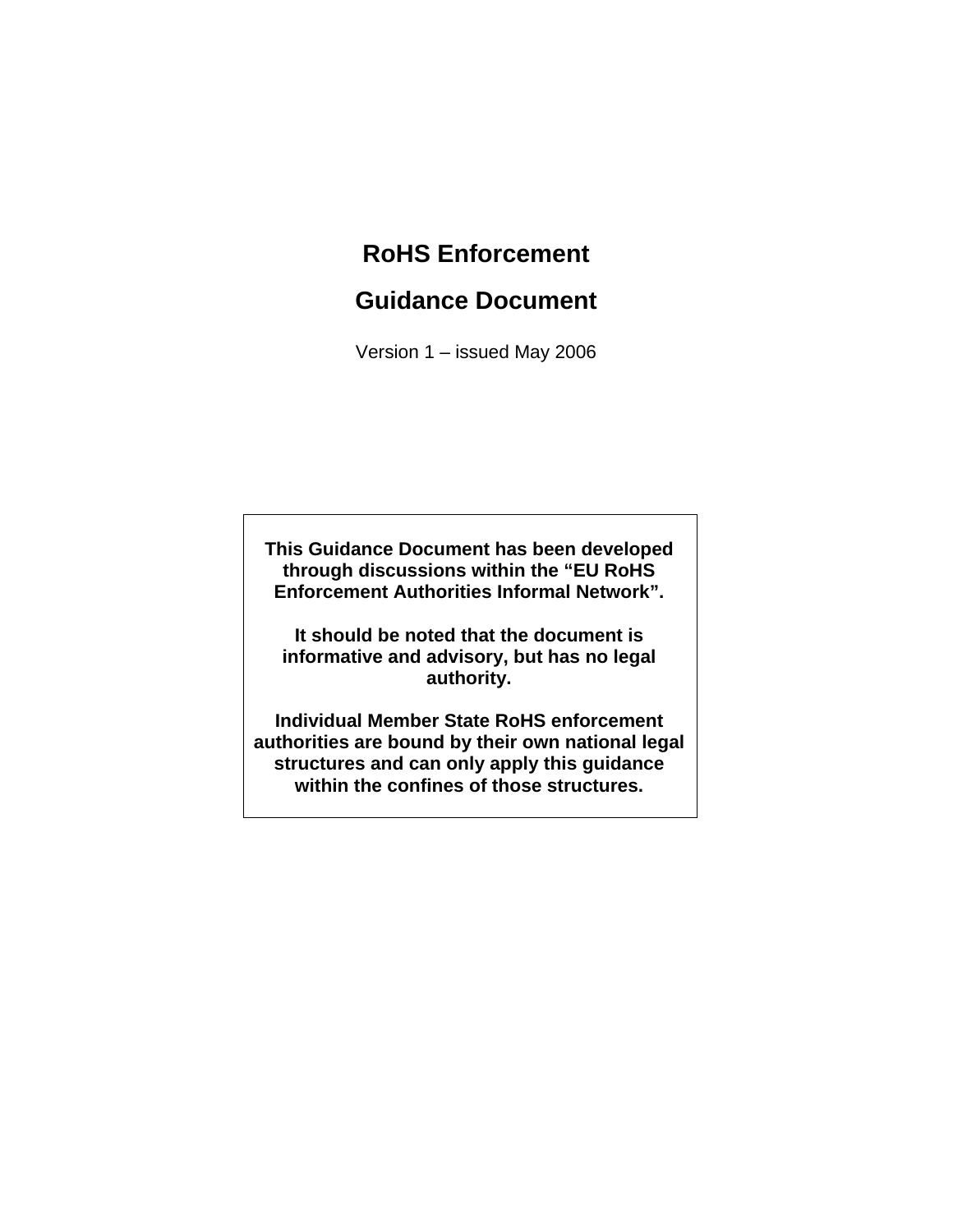# **OVERVIEW**

This guidance document contains three sections:

- 1. Introduction: Aims & Objectives, Principles and the Enforcement Process
- 2. RoHS Compliance Documentation
- 3. Sampling & Testing Issues

Key issues addressed within the Guidance include:

- The underlying principles that might be used to guide RoHS enforcement
- The type of documentation that 'producers' (*within the specific definition given in Article 3 of the Directive<sup>1</sup>*) might be advised to keep
- The ways in which Member State enforcement authorities might use such documentation to check for RoHS compliance
- The ways in which sample preparation and analytical testing might be employed to avoid inconsistent enforcement decisions between Member **States**

  $1$  The RoHS Directive defines a 'producer' as any person who (a) manufactures and sells electrical and electronic equipment under his own brand; (ii) resells under his own brand equipment produced by other suppliers, (*but for these purposes a reseller shall not be regarded as the producer if the brand of the producer appears on the equipment, as provided for in (a)*); or (c) imports or exports electrical and electronic equipment on a professional basis into a Member State.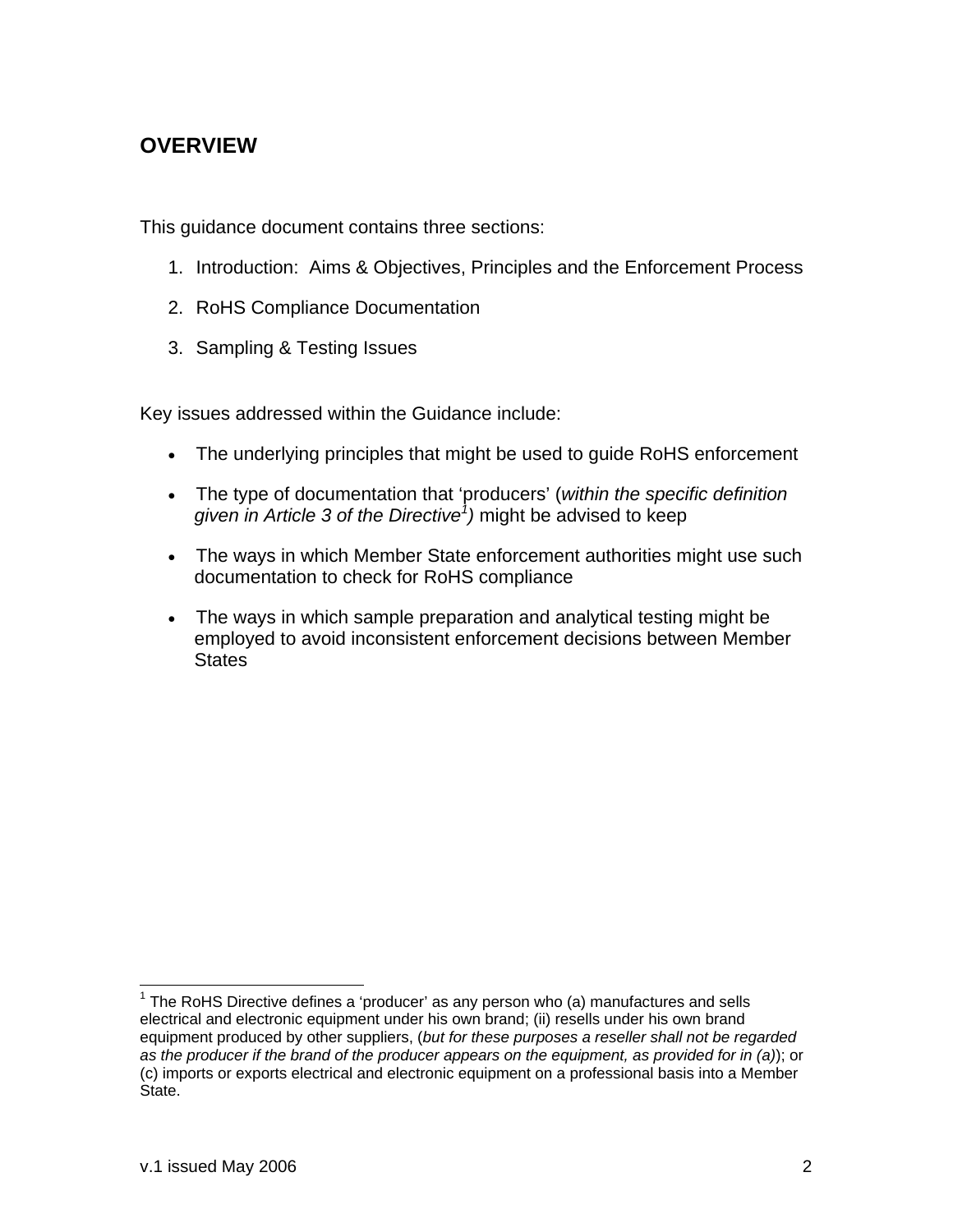# **SECTION 1: Introduction**

### *Aims & Objectives of this Guidance*

The RoHS Directive (2002/95/EC) does not prescribe any requirements in respect of compliance documentation that needs to be maintained or enforcement procedures that need to be undertaken. As a result, this document has been developed to provide *non-binding guidance* on these issues.

This document has two primary intentions: -

- to assist Member States with national enforcement of the RoHS Directive; and
- to provide clarity to industry on how producers may demonstrate compliance with its requirements.

This document is also intended to become part of a wider, voluntary initiative to develop administrative co-operation between those Member State enforcement authorities that have responsibility for the implementation of the RoHS Directive.

### *Principles*

An effective RoHS compliance and enforcement regime should be based on the following underlying principles:

- a consistently applied and **common interpretation** across Member States regarding those products which are considered to fall within the scope of the RoHS Directive
- a **presumption that products** falling within the scope of the Directive **conform** with its requirements; and
- **self-declaration by producers**.

These principles will provide an effective and cost-effective approach for both Member States and 'producers' (within the terms of Article 3 of the Directive), who place electrical and electronic equipment on the EU market after 1 July 2006.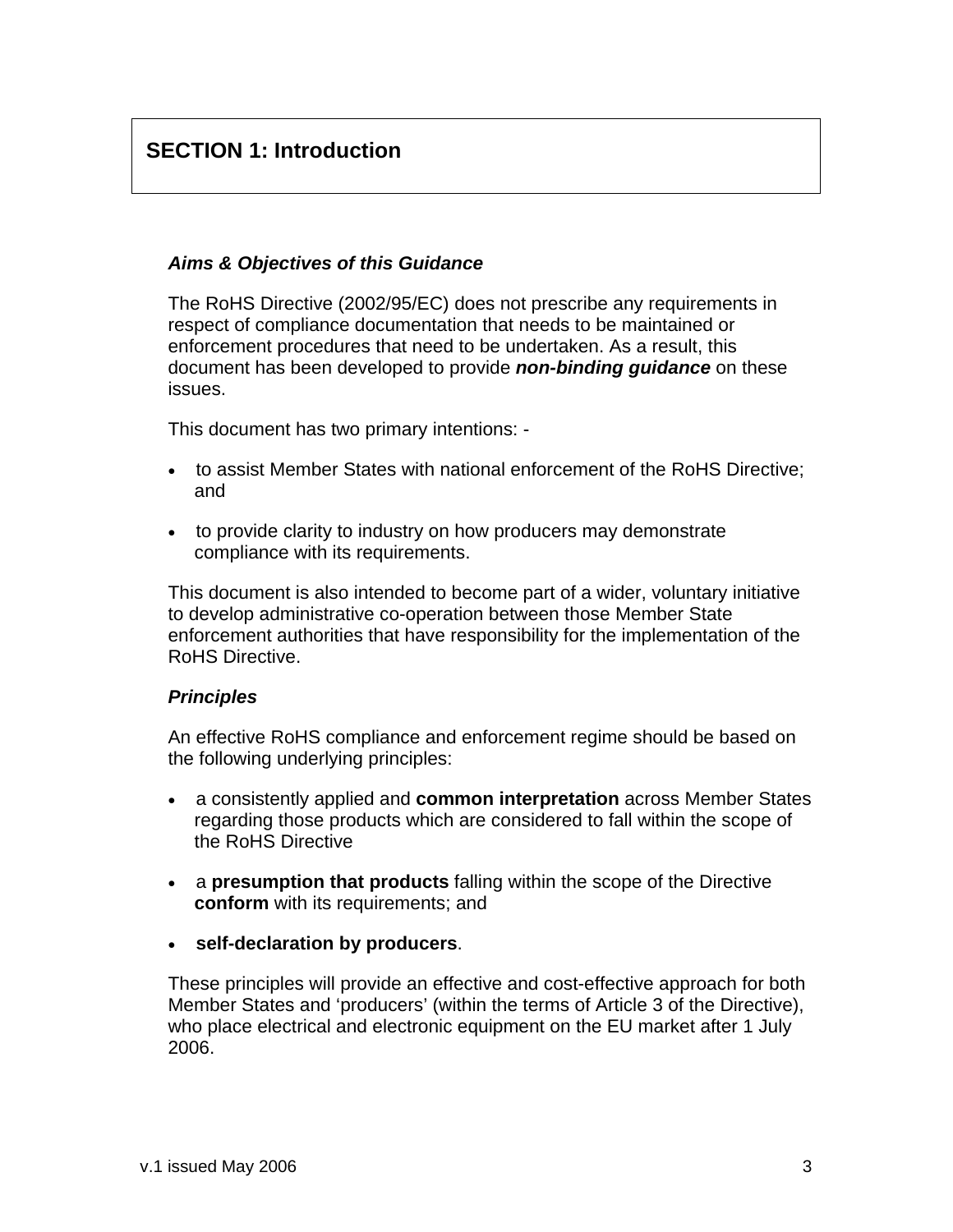### *Enforcement Process*

Faced with the very wide range of products covered by the RoHS Directive, Member State enforcement authorities must - in the first instance - decide which EEE (electrical and electronic equipment) categories and products they wish to select for further investigation. These decisions will be made following market surveillance activities and could involve one or more of the following criteria:

- Market intelligence;
- Random selection;
- Products known to contain materials of high concern;
- High volume products;
- Short life products;
- Consumer products unlikely to be recycled;
- Notification of concern from external parties;
- Notification of concern from other Member States.

If concerns arise (*for whatever reason*) the Member State enforcement authority may, at this stage, decide to submit a formal request to the producer. This second stage of the enforcement process is described in Section 2.

Although a sequential step process is envisaged, enforcement authorities may take whatever actions are appropriate to the circumstances and to the powers assigned to them in national legislation, including removal of goods from the market where this is deemed to be necessary.

Indicative non-destructive testing (e.g. XRF analyser) for example can be used at each step of the inspection process, and notably before the documentation check. The results of this should not be used as proof of infringement, but some enforcement authorities may proceed from this to direct sampling without previous examination of the documentation, (see next section – *Sampling and Testing Issues*). In addition in cases of very high suspicion, direct sampling may be carried out without any previous documentation check.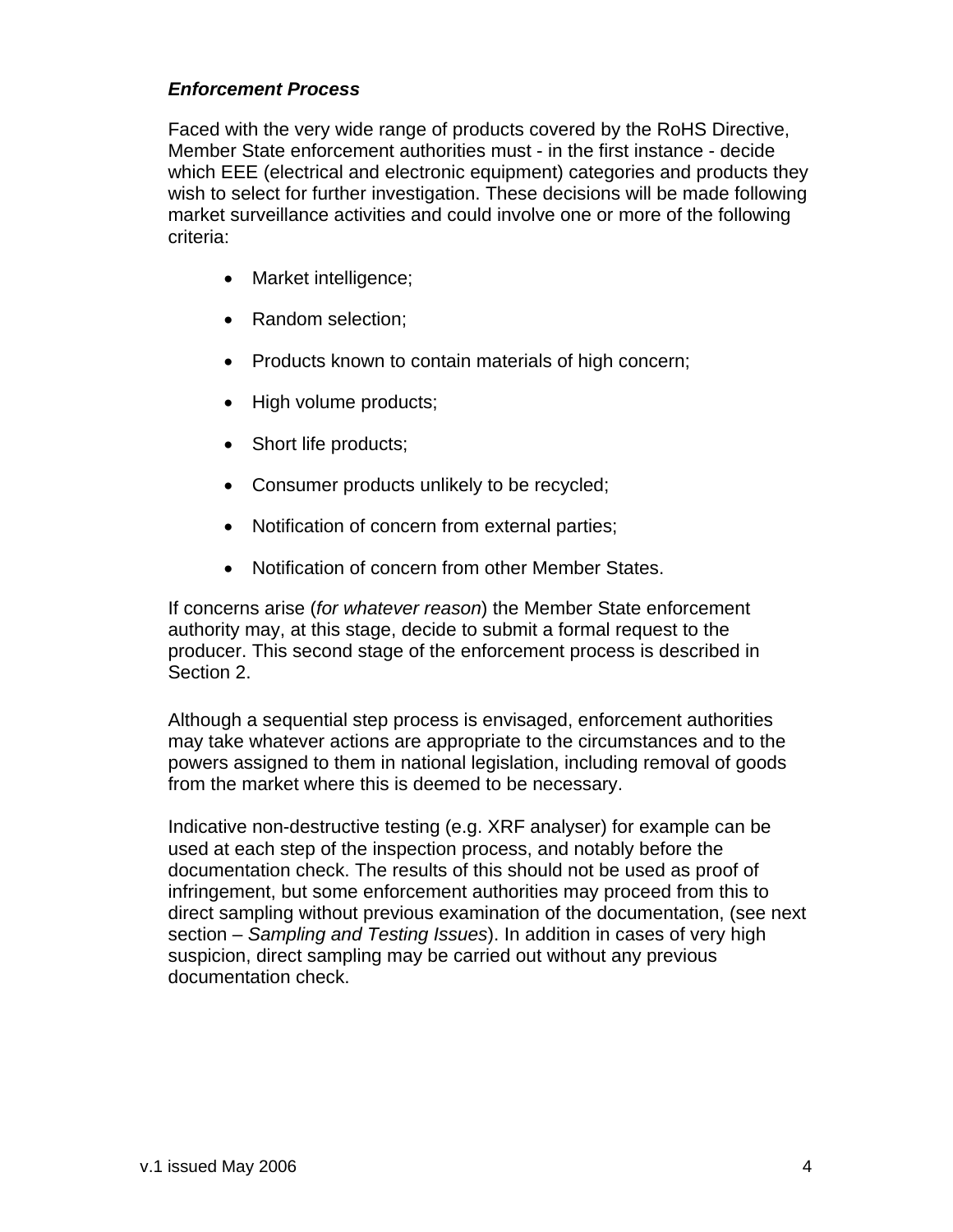# **SECTION 2: RoHS Compliance Documentation**

Figures 1 and 2 show a common market surveillance methodology that has been designed to assist Member States with their national enforcement of the RoHS Directive.

Whilst the overall approach to RoHS compliance is based on a *Presumption of Conformity*, it is recognised that national authorities will require self-declaration from producers as the key principle underlying the enforcement process.

Figure 1 demonstrates a step-by-step approach to RoHS compliance investigations - initial self-declaration; followed by a more detailed assessment in those cases where evidence from producers does not assure compliance. In cases of concern, detailed sampling and testing may or could be required.

The proposed enforcement process provides two initial routes to self-declaration, taking into account that for some organisations (small and medium-sized enterprises in particular), the process may be facilitated by the initial provision of compliance documentation for homogeneous materials in products/parts (Route B in Figure 1). However documentary evidence of more structured internal systems (based on quality assurance processes) could be the initial step in assessing a producer's ability to manage RoHS compliance for those companies or organisations that have such systems in place. This is shown as Route A.

Figure 2 shows a step-by-step approach to enforcement action should this become necessary.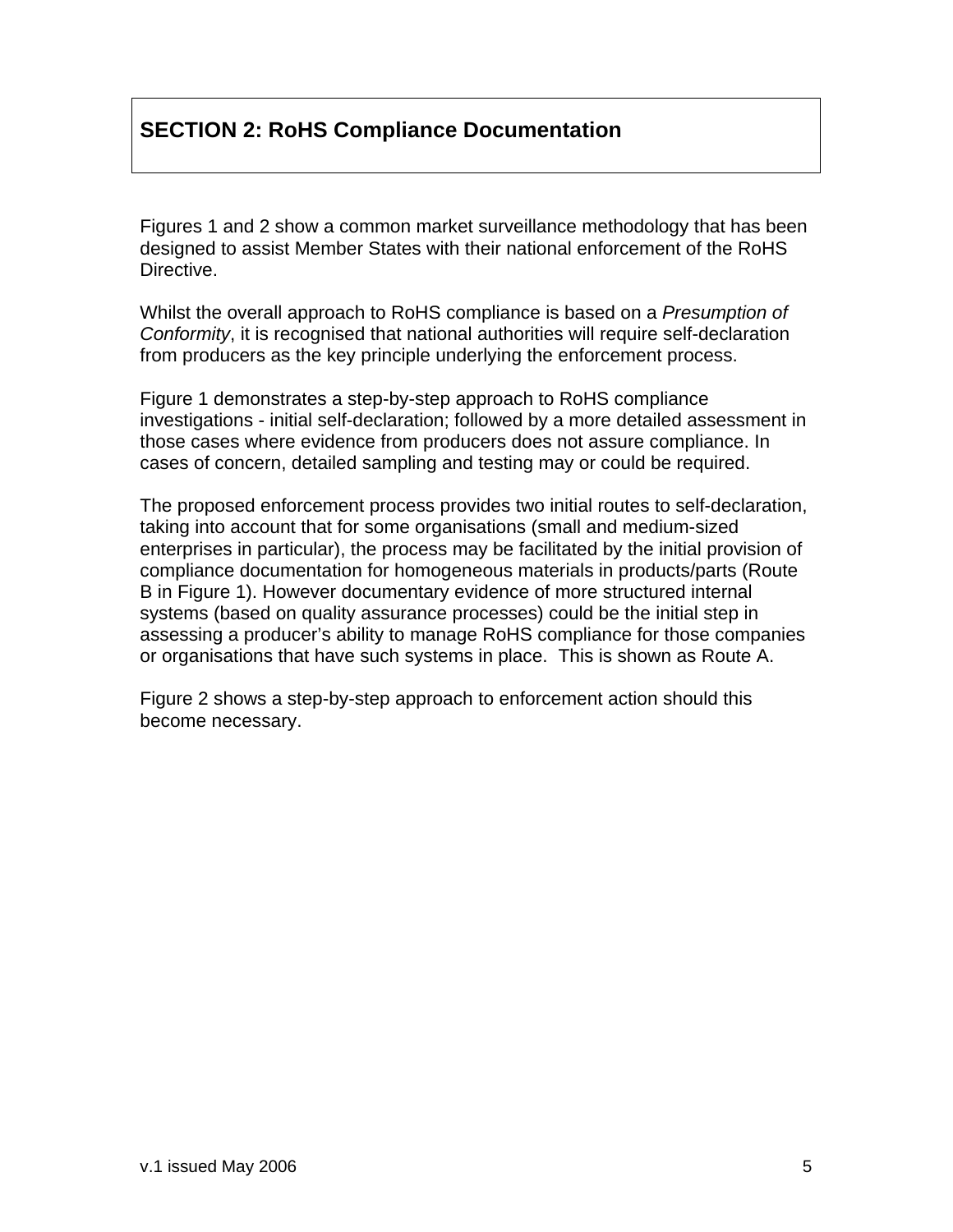

#### **Figure 1 - Flow chart for RoHS Compliance Assessment Using Documentation**

**Note - This flow-chart should not be viewed in isolation from the main enforcement guidance document.**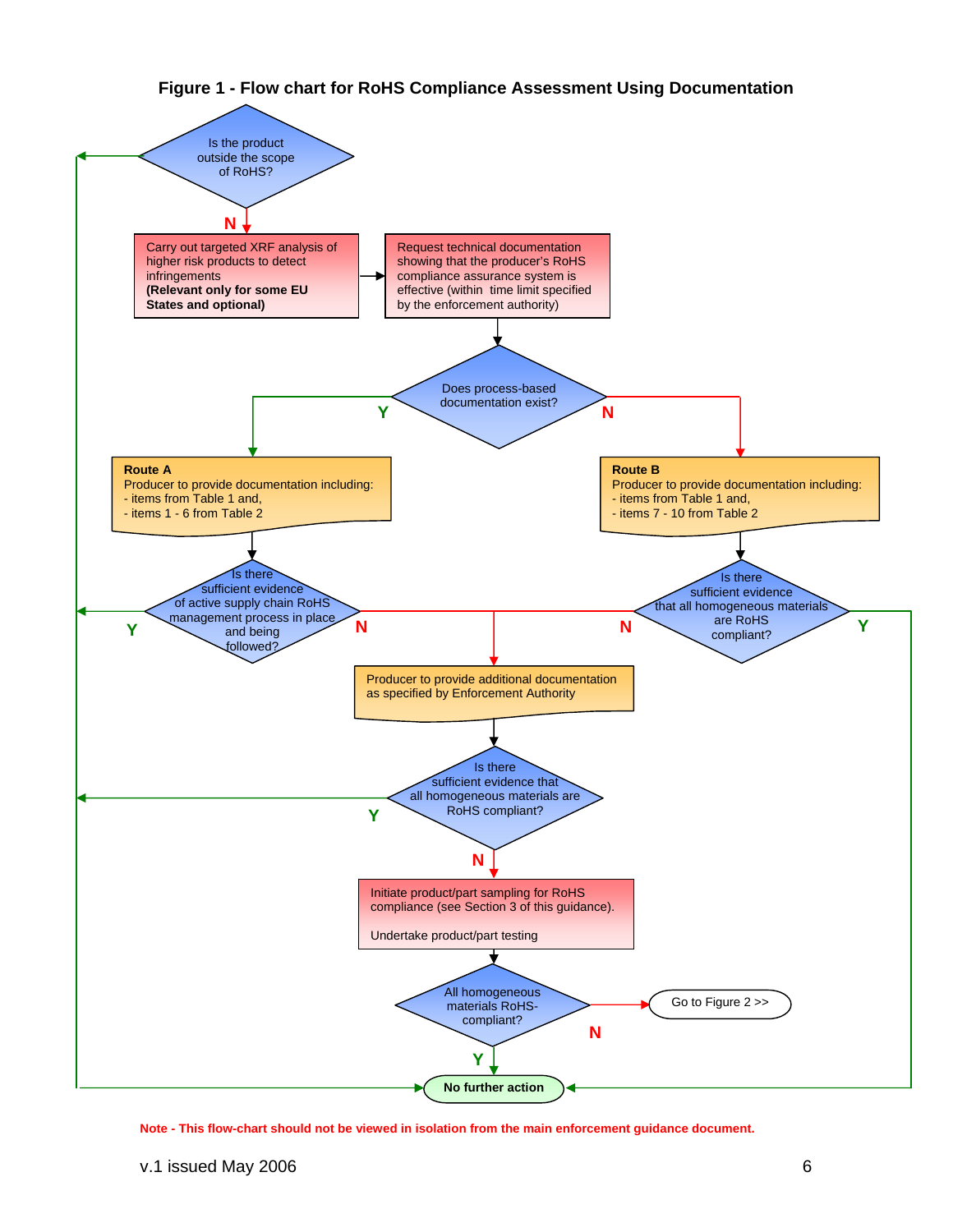

**Figure 2 - Flow Chart for RoHS Enforcement Action** 

**Note - This flow-chart should not be viewed in isolation from the main enforcement guidance document.** 



**Note - Enforcement Authorities may take whatever action they deem necessary and is appropriate to the circumstances.**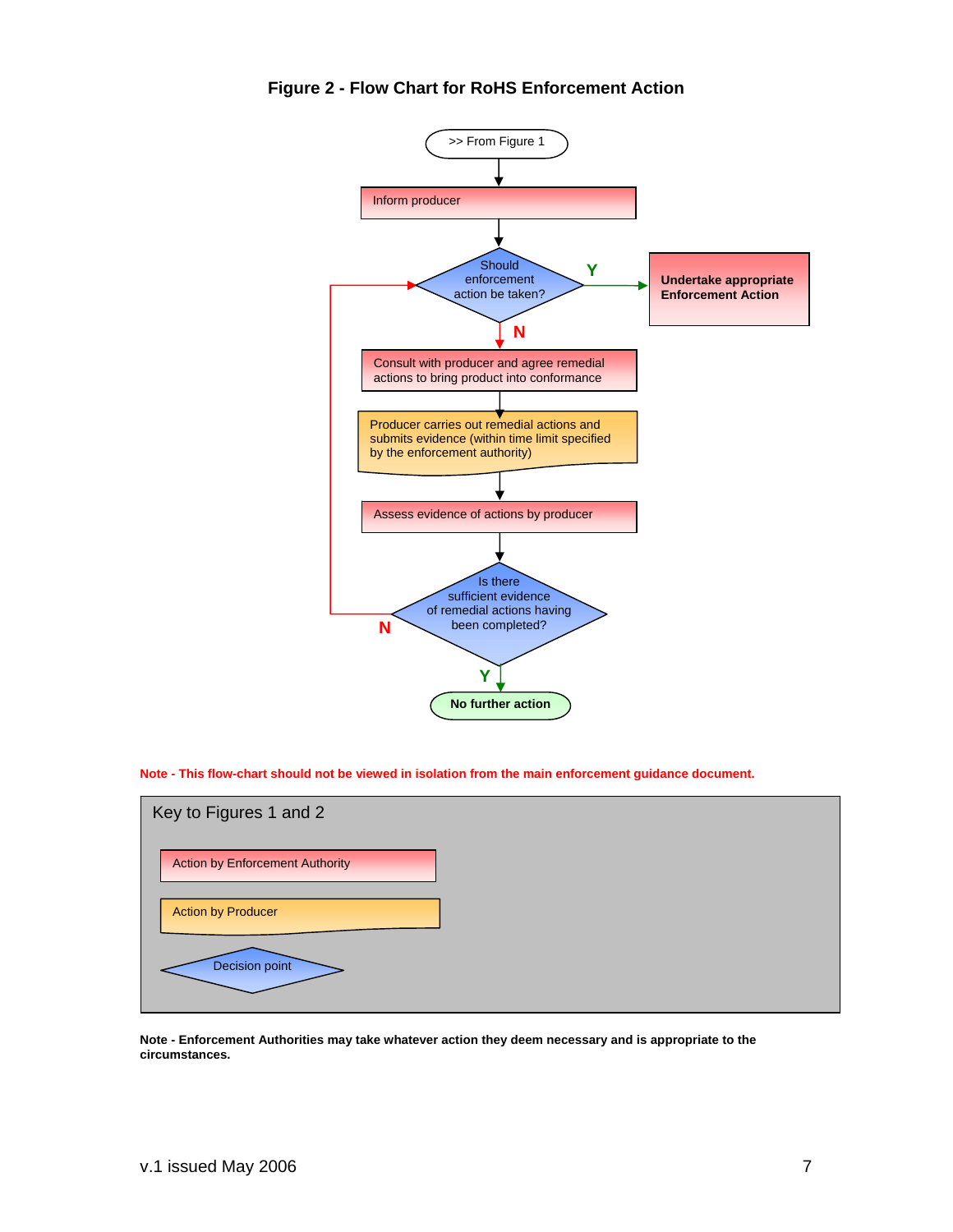## **Table 1 - Typical List of Overview Documentation**

#### **Contact information**

*Point of contact within the organization that will deal with the RoHS enforcement request.* 

#### **Company information**

*This should include the size of the organization, product range and approximate levels of sales.* 

#### **Approach to compliance**

*This should be a general overview of any compliance systems that the company has in place and which are suitable for assisting compliance with the RoHS Directive.* 

**An overview of the data quality systems, (in those cases where the producer relies significantly upon supplier information to demonstrate compliance)** 

*This could include risk assessments, acceptance criteria, purchasing procedures and any other relevant documentation and may be a combination of both process-based and product/part-based documentation.*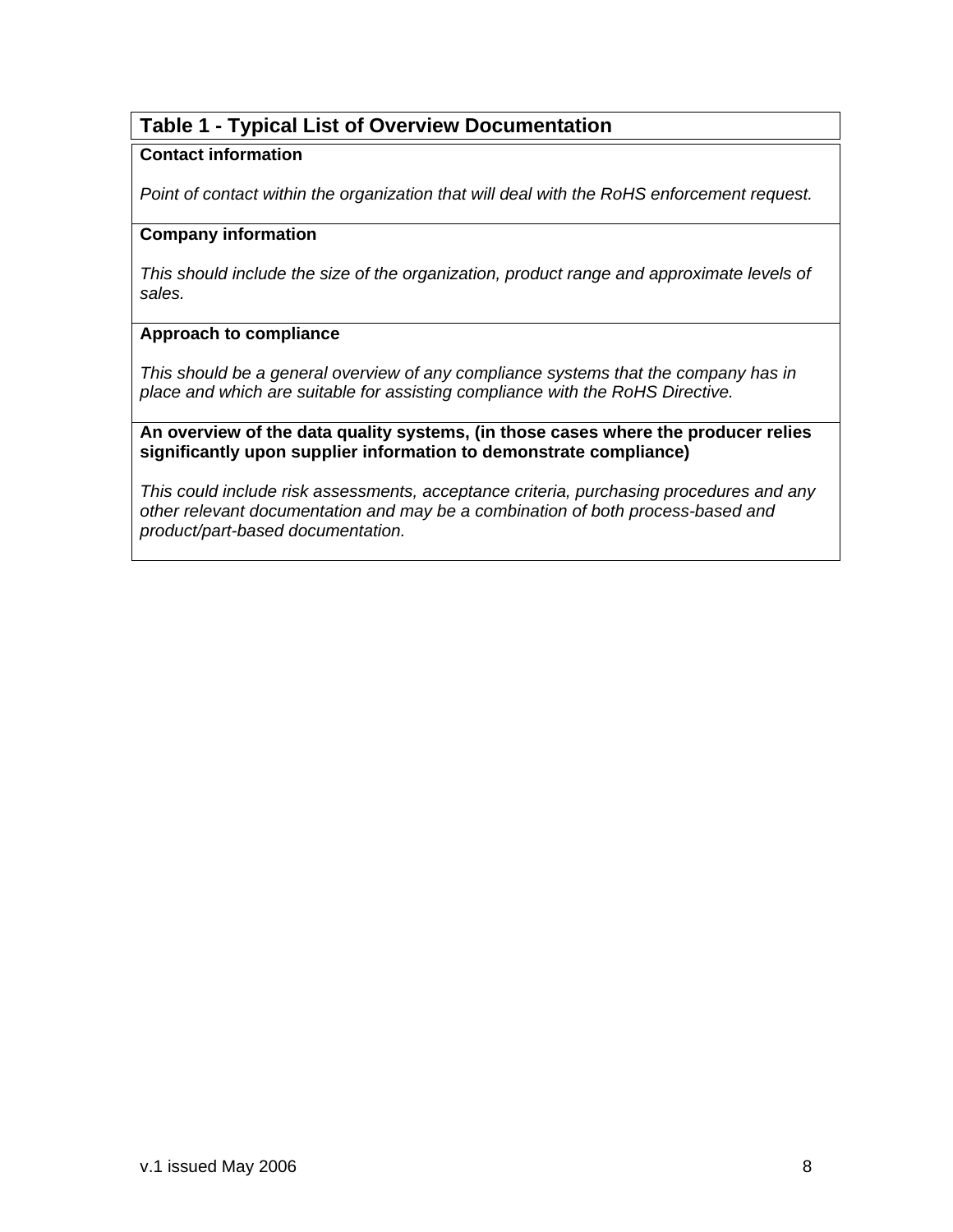| <b>Table 2 - Typical Compliance Documentation List</b>                                                                                                                                                                                                                                                                                                                                                                                                                          |                                                                                                                                                                                                                                                                                                           |
|---------------------------------------------------------------------------------------------------------------------------------------------------------------------------------------------------------------------------------------------------------------------------------------------------------------------------------------------------------------------------------------------------------------------------------------------------------------------------------|-----------------------------------------------------------------------------------------------------------------------------------------------------------------------------------------------------------------------------------------------------------------------------------------------------------|
| <b>Route A</b>                                                                                                                                                                                                                                                                                                                                                                                                                                                                  | <b>Route B</b>                                                                                                                                                                                                                                                                                            |
| Process-based<br><b>Technical Documentation</b><br>(Typical information relating to the producer's<br>internal system to ensure RoHS compliance)                                                                                                                                                                                                                                                                                                                                | <b>Product/Part-based</b><br><b>Technical Documentation</b><br>(Typical information relating to a<br>product's/part's physical attributes that ensures<br>RoHS compliance of a specific product)                                                                                                          |
| <b>Compliance Assurance System (CAS)</b>                                                                                                                                                                                                                                                                                                                                                                                                                                        |                                                                                                                                                                                                                                                                                                           |
| A definition of the purpose of the system,<br>1)<br>its essential requirements and<br>specification. This specification should<br>cover compliance both within the company<br>and within the supply chain                                                                                                                                                                                                                                                                       | Producers' or suppliers' warranties<br>7)<br>/certificates declaring that the use of the<br>restricted substances is within the<br>permitted levels                                                                                                                                                       |
| A formally defined process which<br>2)<br>implements the requirements of the system<br>and is integrated within the organisation's<br>quality and management systems                                                                                                                                                                                                                                                                                                            | Producers' or suppliers' completed<br>8)<br>materials declaration for each part<br>(including revision for revised parts) and<br>justification of RoHS categorisation and<br>use of exemptions. These declarations<br>would be limited to the list of RoHS<br>substances, not full materials declarations |
| A technical documentation system (paper<br>3)<br>and/or electronic) to support the process<br>and measures to assure conformity with<br>the requirements of the system together<br>with necessary training, tools and<br>infrastructure.                                                                                                                                                                                                                                        | Analysis report for homogeneous materials<br>9)<br>in parts/components, (which could be the<br>producers or suppliers own internal or<br>external test results). The test results<br>should refer to homogenous materials in<br>parts/components.                                                         |
| <b>Evidence of Active Control of the CAS</b>                                                                                                                                                                                                                                                                                                                                                                                                                                    | 10) Those who use approach B only (SMEs)<br>must also provide evidence that                                                                                                                                                                                                                               |
| Results of internal and supplier audits to<br>4)<br>validate Compliance Assurance System<br>and/or processes. i.e. the supplier's ability<br>to assure compliance.                                                                                                                                                                                                                                                                                                              | procedures are being followed to show that<br>materials declarations have been assessed<br>to determine if they can be trusted.<br>Enforcement authorities will also need to<br>see documented compliance procedures                                                                                      |
| Evidence that the system is being followed<br>5)<br>including results of product specific<br>conformance assessments comprising<br>items such as product assessments<br>(including justification of RoHS<br>categorisation and use of exemptions),<br>materials declarations, procurement,<br>inventory and production controls and<br>substance analysis where appropriate<br>Overview of any internal data system used<br>6)<br>for the management of RoHS compliance<br>data |                                                                                                                                                                                                                                                                                                           |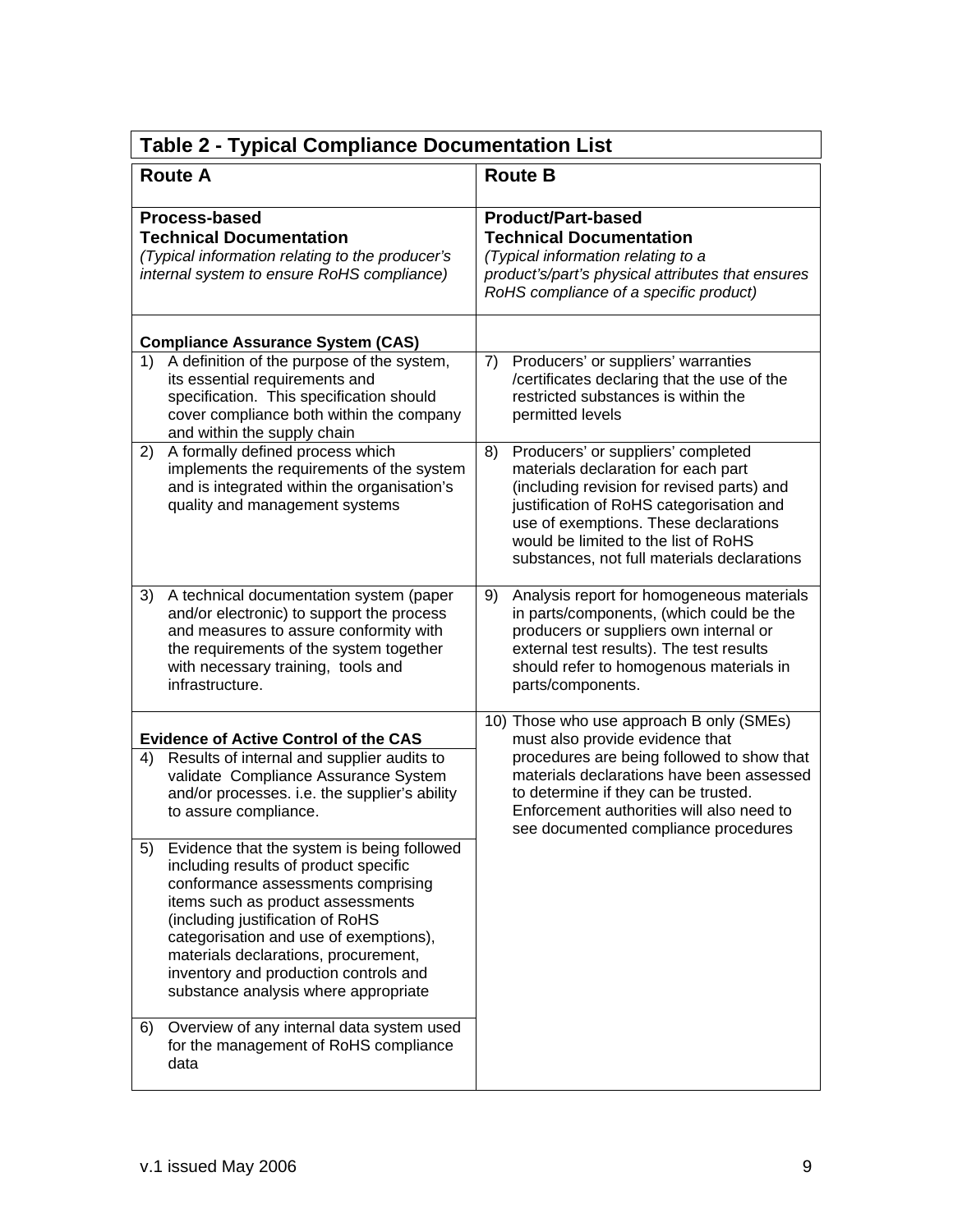# **SECTION 3: Sampling and Testing Issues**

### *Harmonized Approach for Sample Preparation and Analytical Testing*

Generally speaking, the employment of testing (which could be either nondestructive or destructive) to verify compliance with the requirements of the RoHS Directive will usually be seen as a last resort. In order to obtain conclusive proof of a product's compliance the RoHS Directive, producers may however choose to carry out analytical testing of homogeneous materials in their products and/or specific components. Enforcement authorities may also choose to carry out such testing to verify the claims of producers in relation to equipment placed on the EU market.

A variety of recommended testing approaches and standards are being established by international standards organisations and (in the absence of European harmonised standards related to compliance with the RoHS Directive) producers may wish to adopt these. An Annex listing test standard procedures and guidelines that might be considered for use in RoHS analysis may be included in later editions of this Document.

One specific example of a standard procedure for analytical testing (which is being widely promoted for use by the IT, telecoms and consumer electronics sector) is IEC 62321.Ed.1, 111/54/CD. The IEC standard is currently available as a draft and it includes an Annex of guidance on disassembly, sample selection and the application of test methods. Other standards are being discussed and are being prepared by other organisations (ASTM, IPC and others) so both producers and enforcement authorities will need to keep abreast of the latest developments.

### *Certified Reference Materials for RoHS Testing*

In order to ensure the quality of test results and limit discrepancies between analytical methods, a comparison with reference materials can be utilised. A reference material is a material with an accurately known concentration of specific substance(s). While standard procedures are useful, certified reference materials are often the best tool to prove that the standard is being applied correctly and should therefore be considered as a part of the enforcement strategy.

The Institute of Reference Materials and Measurements of the European Commission (www.irmm.jrc.be) and other reference material producers are developing specific reference materials suitable for this purpose.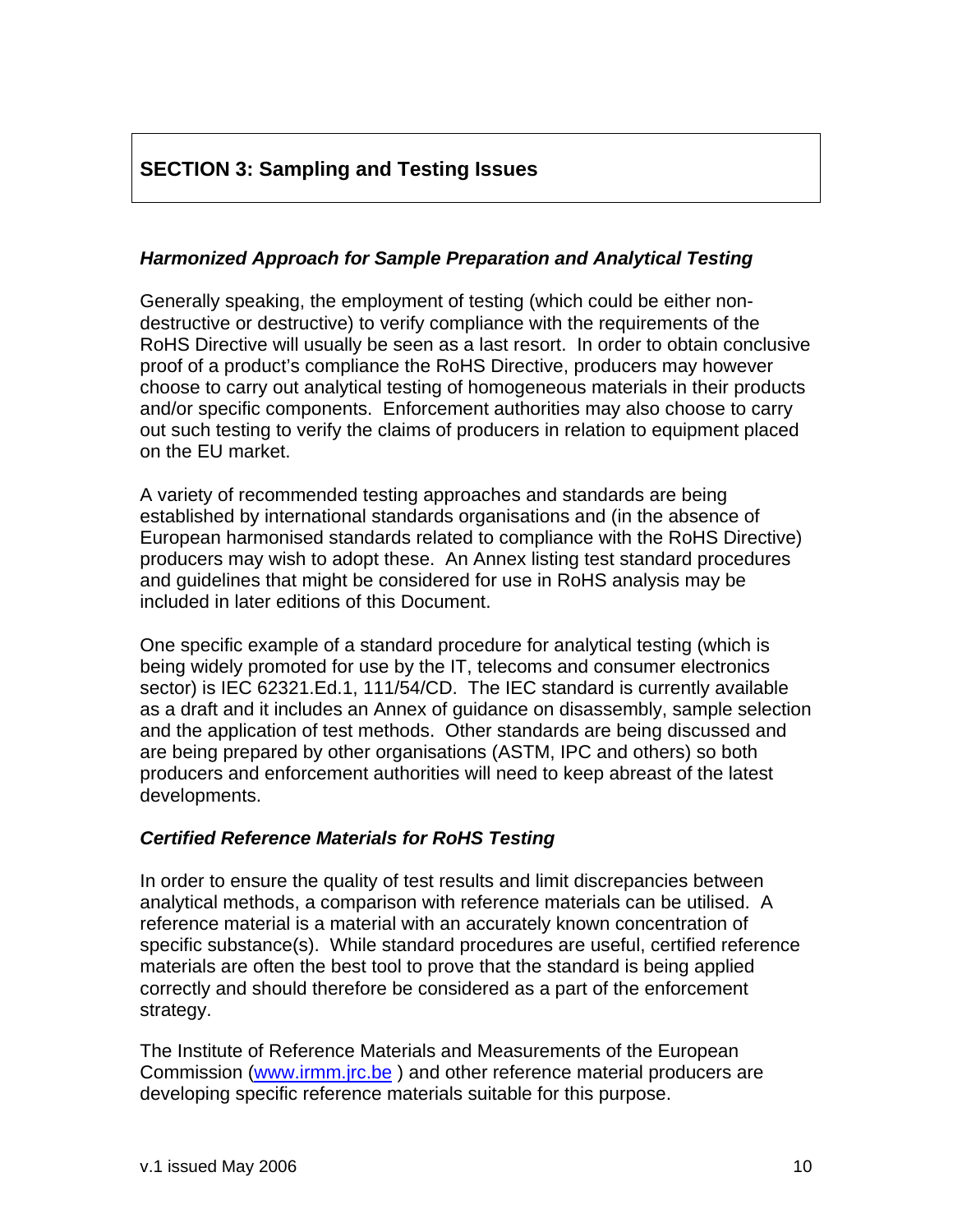### *Sampling*

### *The Challenge for Electronic Products*

A typical electronic product is made up of hundreds of individual components, such as integrated circuits (ICs), discrete components (resistors, capacitors, diodes, etc), wires, cables, printed circuit boards, connectors, fasteners, sensors, enclosures etc. Each of these components has a unique mix of materials that makes up its composition. An integrated circuit, for example, may consist of a silicon die, die attach material, epoxy underfill, mould compound, leads, and lead plating materials. These materials are often heterogeneous, being themselves made up from a range of materials. Obtaining a representative sample of such a device for testing purposes can be challenging.

#### *Screening*

As a first step, producers and enforcement authorities may choose to use a screening tool, such as energy dispersive x -ray fluorescence (ED-XRF) analysis. This tool has been widely promoted as a simple low cost analysis technique, but the results may only give an indication that a particular product/component may or may not present a potential compliance problem. It may not, for example, be sufficient to discount the possibility of an infringement of the RoHS requirements where one or more of the substances are present in both an exempted and restricted application. It will also not differentiate different types of brominated flame-retardants or identify the valence state of chromium.

The limitations of XRF techniques must be understood and taken into account. In general bench-top laboratory systems provide greater accuracy and the ability to analyse smaller areas  $\left($ <0.5 mm<sup>2</sup>) than handheld units. In either case the use of a standardised protocol based on suitable test procedures (and using certified reference materials to show correct application where possible) by a trained operator is essential. Further guidance is not provided here as both standards and instrumentation are developing rapidly.

It is important that ED-XRF analysis is carried out correctly as misleading results can be produced if the limitations of this technique are not understood. Producers and enforcement authorities might wish to follow any adopted industry standards. The sort of screening analysis described above should be used to establish a "pass", "fail" or "borderline" result. No further analysis by producers should be required if a clear pass or fail is obtained, but additional more accurate analysis might be needed if enforcement authorities are considering further enforcement action. Additional analysis will be needed, however, if a borderline result is obtained.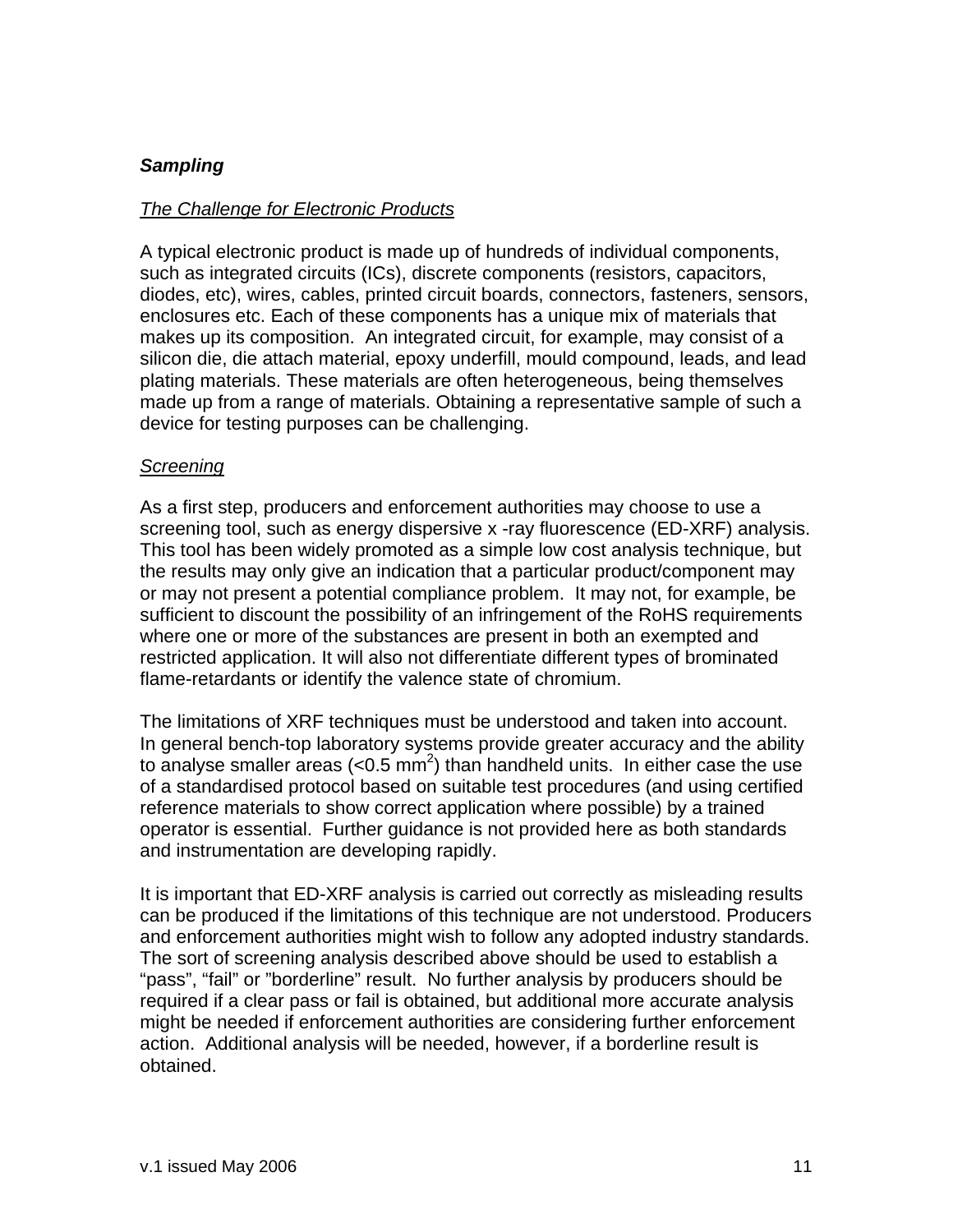### *Sampling Strategies*

As a typical electronic product may be made up of hundreds or thousands of homogeneous materials, complete testing of the product is usually impractical due to cost, time and sample preparation constraints. To address this challenge, the following three practical sampling strategies are recommended:

- 1. Focus on samples from known "high concern" materials and applications. It is generally not worth either the time or resource to analyse materials for substances that are not likely to be present.
- 2. Focus on samples that can be separated from the equipment using those ordinary tools that would be typically found in an analytical and testing laboratory or by techniques such as sectioning.
- 3. Where it can be demonstrated that it is not possible to mechanically disjoint a particular component or part due to its very small size or some other constraint **and** analysis of individual homogeneous materials is not possible, then this component or part is to be regarded as one homogeneous material. In such cases, the use of homogenizing techniques for components and parts that are composed of two or more homogeneous materials might be considered.

Additional analysis should only be undertaken if screening analysis gives a "borderline" concentration, where bromine is detected in a high risk plastic or where chromium is detected in a metal coating. Further analysis may also be required in cases where a "fail" result has been obtained but it is suspected that this is due to the presence of the restricted substance in an exempt application. Enforcement authorities may carry out further more accurate analysis to obtain evidence for prosecutions even where screening analysis gives a "fail" result.

### 1. Focus on samples from known "high concern" materials and applications

Most historical uses for restricted substances are known, so that "high concern" materials or applications can be targeted for sampling. This first sampling strategy focuses on taking samples from applications where restricted substances have been used historically.

Some current examples of high concern materials and applications include:

- PVC (Cadmium and Lead; as stabilizer and colorant);
- Polystyrene (PS) and Acrylonitrile/Butadiene/ Styrene (ABS) (PBDE; as flame retardant);
- Red/orange/yellow plastics (Cadmium, Lead and Chromium VI *as lead chromate*; as colorant);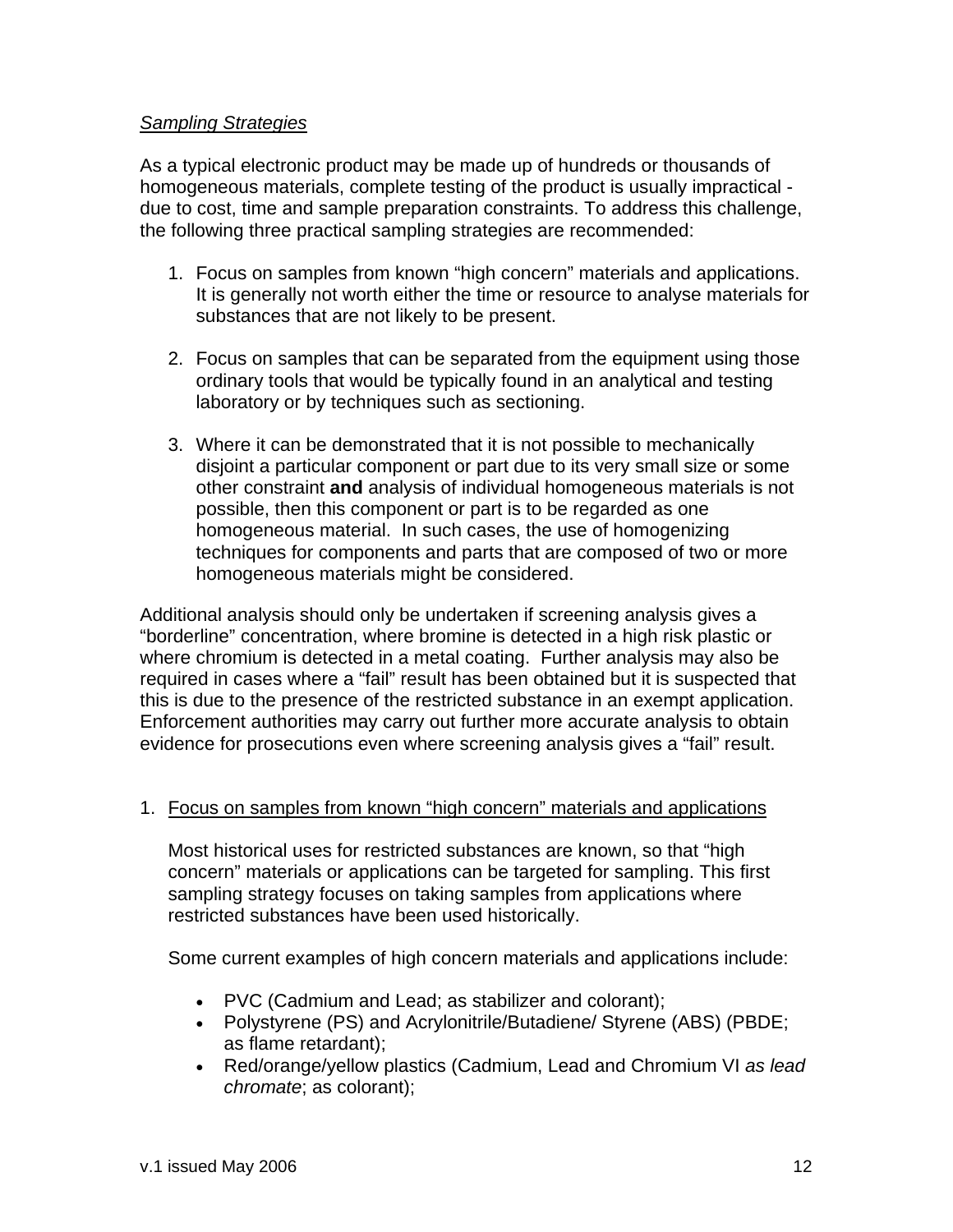- Plated metal enclosures, fasteners, clips, and screws (Hexavalent Chromium; as chromate finish);
- Populated Printed Wiring Boards (PWBs) and their components (Lead; as solder and terminal finish);
- Decorative name plates, buttons (Mercury; as additive, colorant, curing agent);
- Switches, relays (Mercury; as component of switch/relay);
- Lead solder used inside components;
- Cadmium used in thick film circuits.

Please note that this is **not** an exhaustive list.

### 2. Focus on samples that can be separated from the equipment using ordinary tools

This strategy will be required if screening analysis does not give a clear result. A negative result in some circumstances may not, however, confirm RoHS compliance and if this is suspected then additional testing may be required.

The currently agreed definition of homogeneous material introduces the concept of "mechanically disjointing". This, however, is not the only sampling method that might be considered.

As a proposed second sampling strategy, the only samples that are tested are those that have been separated from the equipment using ordinary tools. 'Ordinary tools' means those tools that would be typically found and used in a testing laboratory. Note that there may be more advanced analysis techniques that could be used for 'in-situ' RoHS analysis but at present there are no reference standards for these techniques.

Please note that the definition of homogeneous materials is a guide to interpretation of the RoHS Directive, it is not a guide to analysis methods. The definition of homogenous material does not imply that a sample for testing has to be mechanically disjointed - any suitable analysis method may be used. It may be possible to separate some types of coatings for analysis purposes using chemical methods, (for example, water extraction of hexavalent chromium from coatings and selective dissolution of tin alloy coatings from components by BS 6534; 2003).

### *Commission Guidance on homogeneous material:*

The Commission's guidance in respect to homogeneous materials is as follows -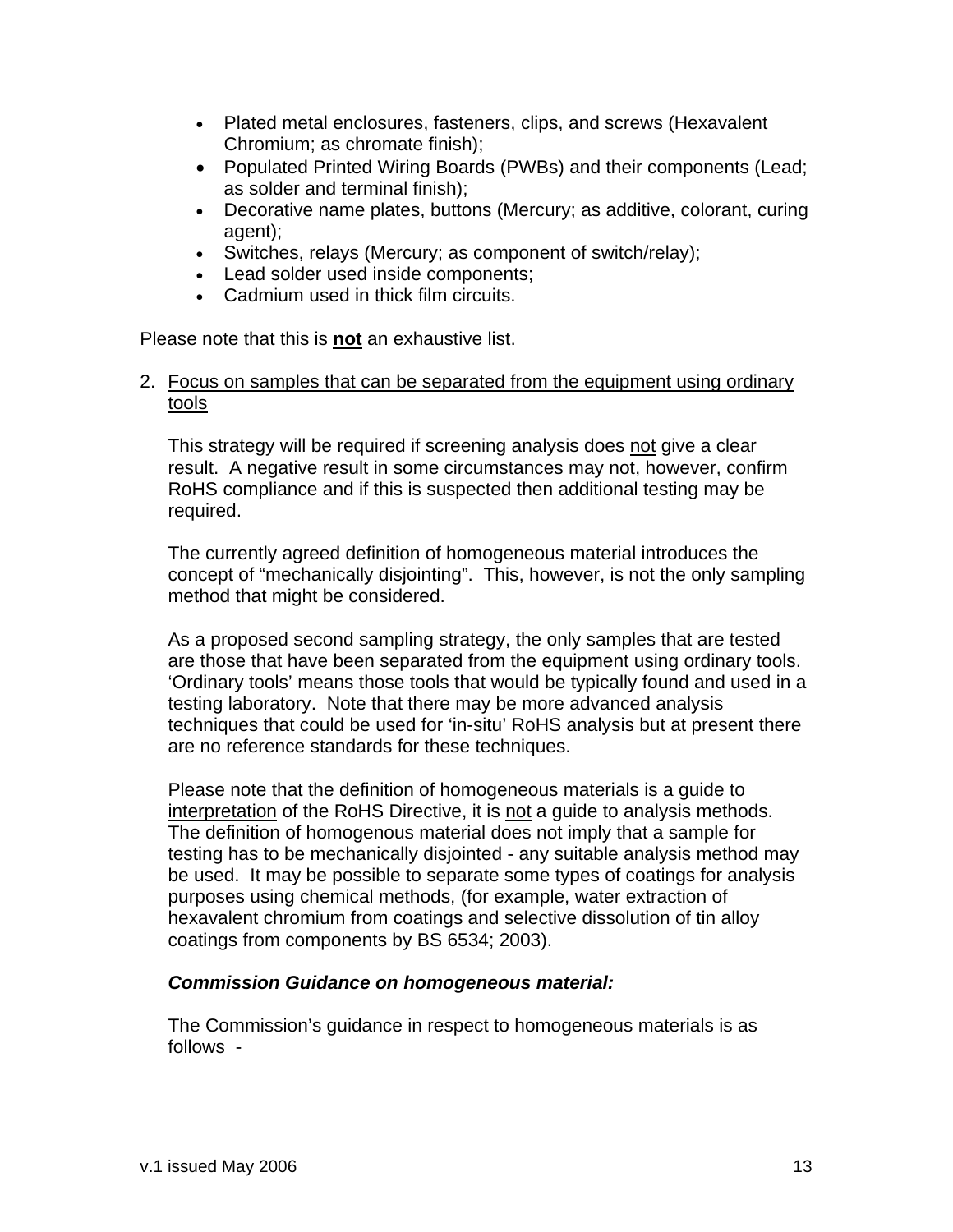*'Homogeneous material' means a material that cannot be mechanically disjointed into different materials.* 

*The term 'homogeneous' means "of uniform composition throughout". Examples of "homogeneous materials" are individual types of plastics, ceramics, glass, metals, alloys, paper, board, resins and coatings.* 

*The term "mechanically disjointed" means that the materials can, in principle, be separated by mechanical actions such as unscrewing, cutting, crushing, grinding and abrasive processes.* 

Mechanical disjointing by abrasive processes is used as an example of a method that illustrates the intended definition of the maximum concentration value, but it may not always be feasible to use these techniques to obtain a clean separation for analytical purposes. New standard procedures will be required for the separation of materials from electrical equipment for analysis purposes. IEC Technical Committee TC111 is working on an informal document on sample disjointing, which takes requirements on mechanical disjointing for sampling into account.

For abrasive processes, the size of the part/component should be taken into account. For large parts (like a coated housing), it should be possible to remove a coating by abrasive processes. However for small components that consist of a number of layers and/or a number of homogeneous materials, the separation of homogeneous materials by abrasive processes will often not be possible for routine checks although in-situ screening methods will be suitable for some types of metal coatings. The third sampling strategy, (outlined below), might be considered for components where an analysis of the constituent homogeneous materials is impossible.

### *Commission examples of the application of this guidance:*

*A plastic cover is a 'homogeneous material' if it consists of one type of plastic that is not coated with or has attached to it or inside it any other kinds of materials. In this case, the limit values of the Directive would apply to the plastic.* 

*An electric cable that consisted of metal wires surrounded by non-metallic insulation materials is an example of a 'non-homogeneous material' because the different materials could be separated by mechanical processes. In this case the limit values of the Directive would apply to each of the separated materials individually.* 

*A semi-conductor package contains many homogeneous materials, which include plastic moulding material, tin-electroplating coatings on the lead frame, the lead frame alloy and gold-bonding wires.*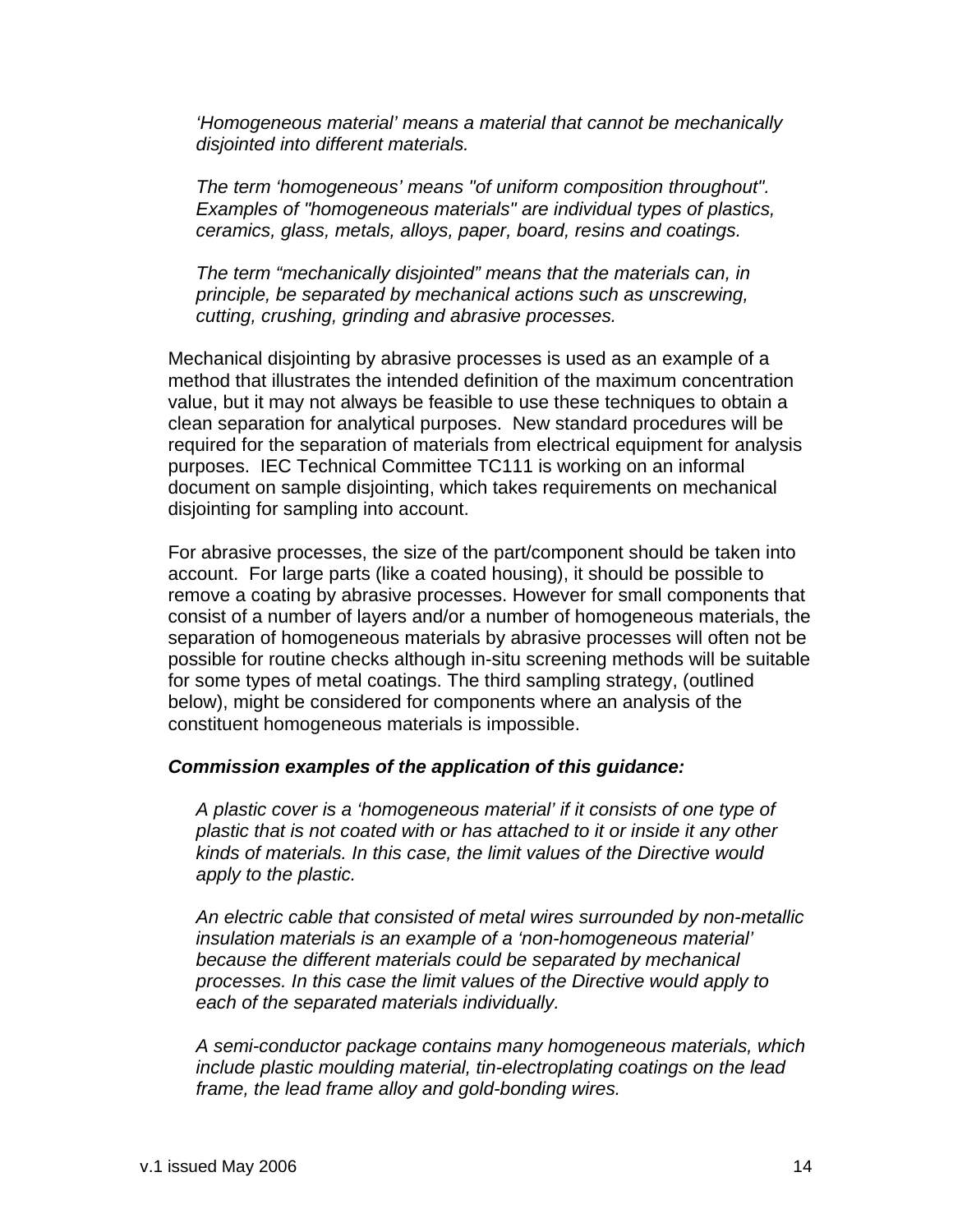For many components, knowledge of where the restricted substances are likely to be found simplifies the analysis procedure. In a semiconductor package for example, the only location where a restricted substance is likely to be present is lead in the tin plated termination coating. This can be analysed using ED-XRF, so it will not usually be necessary to analyse any of the other materials, (note, however, that lead, cadmium or hexavalent chromium may be used in inks used to mark components but this is very unusual).

In the case of something like small passive components such as chip capacitors, consideration might be given to proceeding to the third sampling strategy (outlined below) as the clean separation of homogeneous materials from these types of parts may often not be possible for routine checks using the standard techniques currently available **and** analysis of individual homogeneous materials may not be possible. Sample sectioning or other techniques may be considered to allow analysis of coatings or other layers

The sampling strategy outlined above ensures that complete products (such as TV sets, mobile phones, washing machines, etc.) or individual parts (such as populated printed circuit boards or complete cables) are not considered as a homogeneous material.

It should also be noted that when testing for restricted substances, detailed disassembly would often not improve the end results. One of the most common uses of lead in electronics, for example, is within the solder that is used to attach components to a printed wiring board (a PWB). Although relatively small amounts of solder are used, the lead content of the solder (if this is deliberately added) is high enough to highlight its presence during screening testing, although lead as an impurity at >0.1% may be present in equipment (possibly giving a borderline result by ED-XRF). As a result, it might not be necessary to destructively disassemble the printed circuit board to test the solder material. Detailed disassembly can, nevertheless, have a significant impact when it comes to comparing the level of hazardous substance in a material to the relevant limit value.

3. Use homogenizing techniques for components and parts that are both composed of many homogeneous materials and cannot be mechanically disjointed **and** analysis of individual homogeneous materials is not possible

Where it can be demonstrated that it is not physically possible to mechanically disjoint a particular component or part due to size constraints and/or lack of adequate techniques for such disjointing or any other feasible sampling/analysis methods, **and** analysis of individual homogeneous